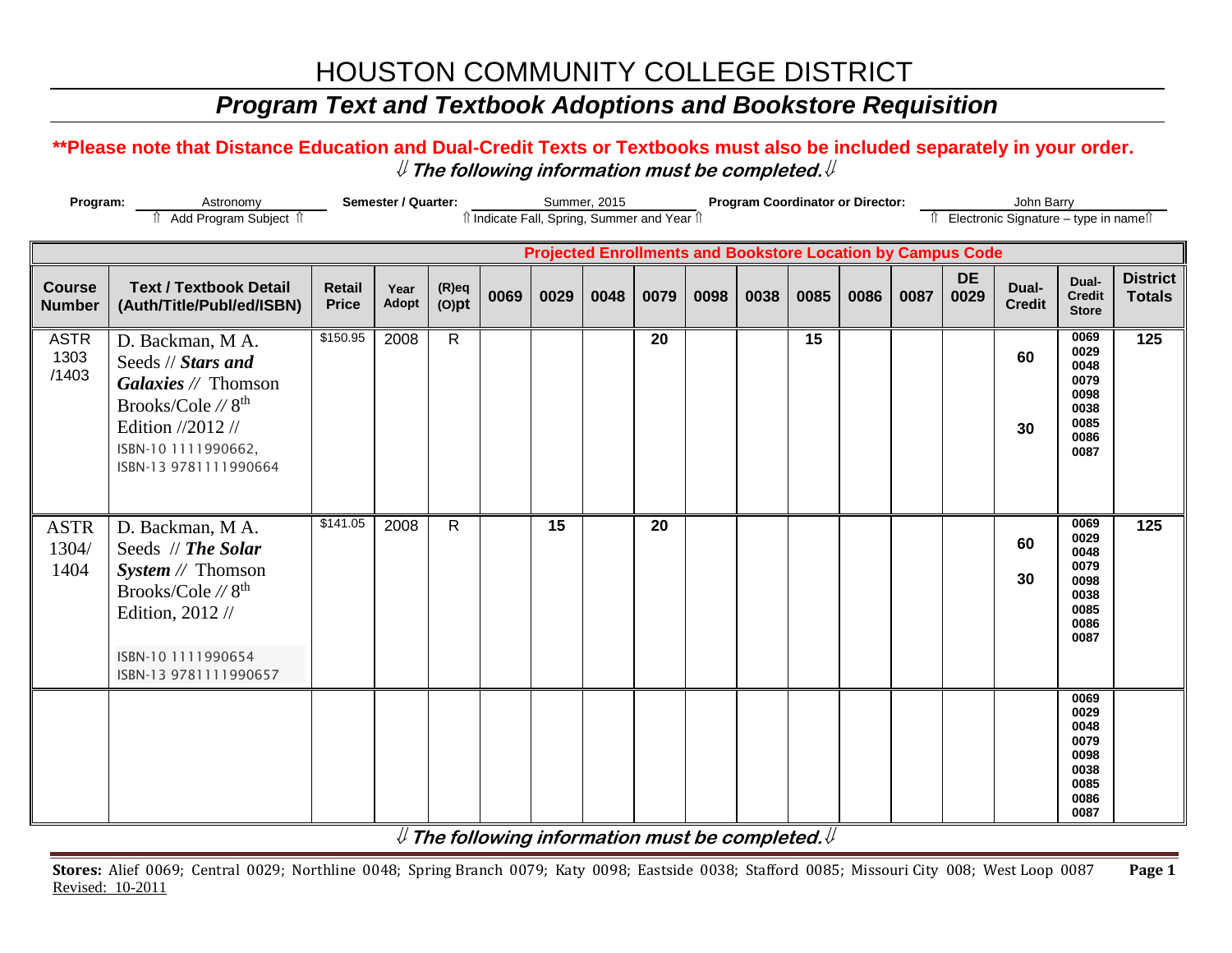### *Program Text and Textbook Adoptions and Bookstore Requisition*

### **\*\*Please note that Distance Education and Dual-Credit Texts or Textbooks must also be included separately in your order.**

| Program:                       | <b>Physics</b>                                                                                                                                                                               |                               | Semester / Quarter: |                      |      |      | Summer 2015 |                                              |      |      | <b>Program Coordinator or Director:</b> |      |      |                                                                    | <b>John Barry</b>                     |                                                                      |                                  |
|--------------------------------|----------------------------------------------------------------------------------------------------------------------------------------------------------------------------------------------|-------------------------------|---------------------|----------------------|------|------|-------------|----------------------------------------------|------|------|-----------------------------------------|------|------|--------------------------------------------------------------------|---------------------------------------|----------------------------------------------------------------------|----------------------------------|
|                                | Add Program Subject 1                                                                                                                                                                        |                               |                     |                      |      |      |             | îl Indicate Fall, Spring, Summer and Year îl |      |      |                                         |      |      |                                                                    | ↑ Electronic Signature – type in name |                                                                      |                                  |
|                                |                                                                                                                                                                                              |                               |                     |                      |      |      |             |                                              |      |      |                                         |      |      |                                                                    |                                       |                                                                      |                                  |
|                                |                                                                                                                                                                                              |                               |                     |                      |      |      |             |                                              |      |      |                                         |      |      | <b>Projected Enrollments and Bookstore Location by Campus Code</b> |                                       |                                                                      |                                  |
| <b>Course</b><br><b>Number</b> | <b>Text / Textbook Detail</b><br>(Auth/Title/Publ/ed/ISBN)                                                                                                                                   | <b>Retail</b><br><b>Price</b> | Year<br>Adopt       | $(R)$ eq<br>$(O)$ pt | 0069 | 0029 | 0048        | 0079                                         | 0098 | 0038 | 0085                                    | 0086 | 0087 | <b>DE</b><br>0029                                                  | Dual-<br><b>Credit</b>                | Dual-<br><b>Credit</b><br><b>Store</b>                               | <b>District</b><br><b>Totals</b> |
| <b>PHYS</b><br>1401<br>/1402   | <b>Raymond A Serway and Chris</b><br><b>Vuille</b><br><b>College Physics</b><br><b>Brooks cole/Cengage Learning</b><br>$9/e$ , $2012$<br>ISBN-10 0-8400-6206-0,<br>ISBN-13 978-0-8400-6206-2 | \$185.70                      | 2008                | $\mathsf{R}$         | 25   |      | 25          |                                              |      |      | 75                                      |      | 50   |                                                                    |                                       | 0069<br>0029<br>0048<br>0079<br>0098<br>0038<br>0085<br>0086<br>0087 | 175                              |
| <b>PHYS</b><br>1401            | <b>Raymond A Serway and Chris</b><br><b>Vuille</b><br><b>College Physics</b><br><b>Brooks cole/Cengage Learning</b><br>$9/e$ , 2012<br>Volume 1<br>ISBN-10 0-8400-6848-4 ISBN-               | \$151                         | 2008                | $\circ$              | 20   |      | 20          |                                              |      |      | 30                                      |      | 20   |                                                                    |                                       | 0069<br>0029<br>0048<br>0079<br>0098<br>0038<br>0085<br>0086<br>0087 | 90                               |
| <b>PHYS</b><br>1401            | <b>Cutnell and Johnson</b><br><b>Physics</b><br><b>Wiley and Sons Publishers</b><br>8/e, 2008<br>Volume 1<br>ISBN 978-0-470-37924-0<br>ISBN 978-0-470-37925-7                                | \$150.35                      | 2008                | $\mathsf{R}$         |      | 75   |             |                                              |      |      |                                         |      |      |                                                                    |                                       | 0069<br>0029<br>0048<br>0079<br>0098<br>0038<br>0085<br>0086<br>0087 | 75                               |
|                                |                                                                                                                                                                                              |                               |                     |                      |      |      |             |                                              |      |      |                                         |      |      |                                                                    |                                       | 0069<br>0029<br>0048<br>0079<br>0098<br>0038<br>0085<br>0086<br>0087 |                                  |

**The following information must be completed.**

**Stores:** Alief 0069; Central 0029; Northline 0048; Spring Branch 0079; Katy 0098; Eastside 0038; Stafford 0085; Missouri City 008; West Loop 0087 **Page 2** Revised: 10-2011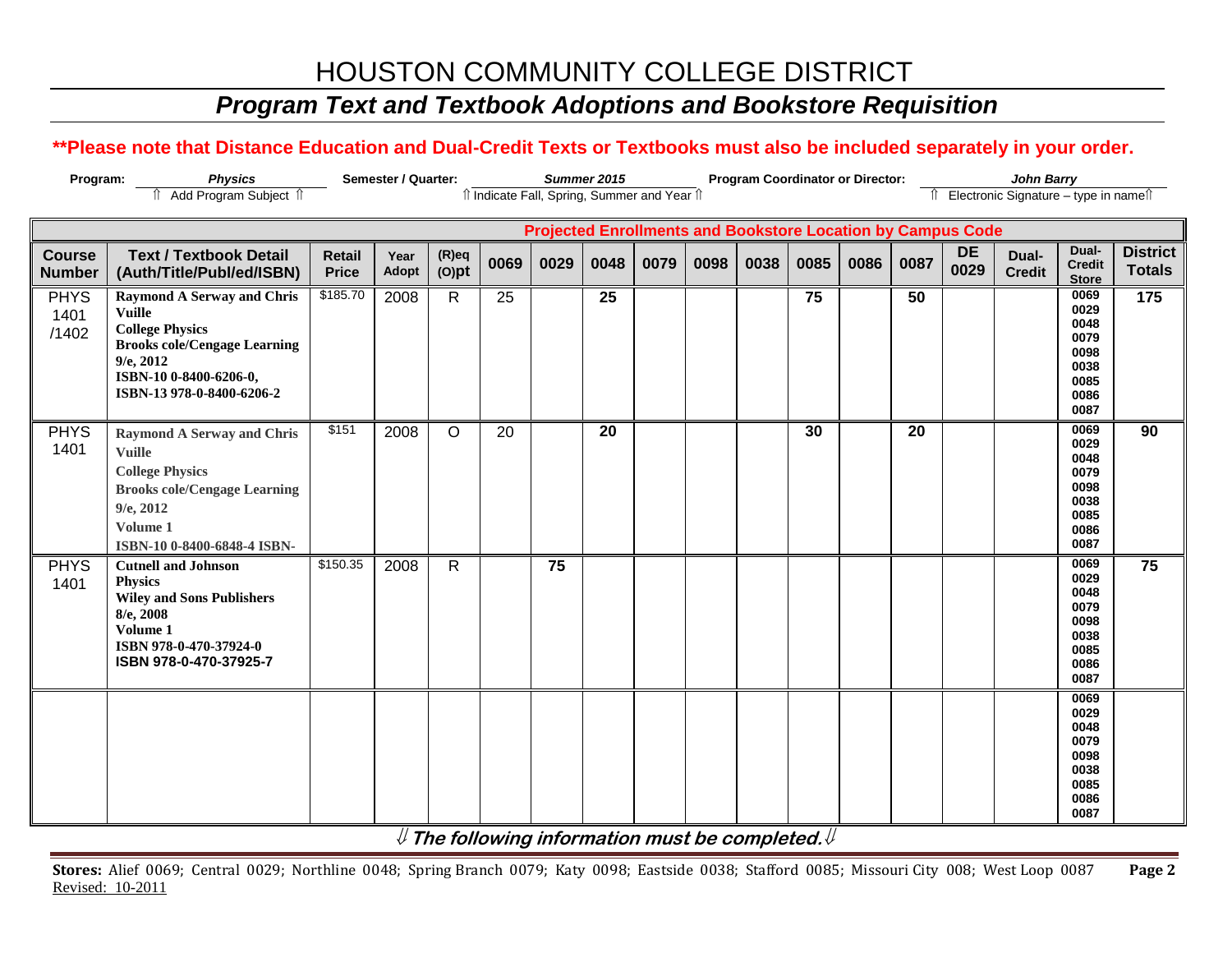## *Program Text and Textbook Adoptions and Bookstore Requisition*

### **\*\*Please note that Distance Education and Dual-Credit Texts or Textbooks must also be included separately in your order.**

| Program:                       | <b>Physics</b>                                                                                                                                               | Semester / Quarter:           |                      |                      | <b>Summer, 2015</b> |                 | <b>Program Coordinator or Director:</b> |                                              |      |      |      | <b>John Barry</b> |      |                                                                    |                                        |                                                                      |                                  |
|--------------------------------|--------------------------------------------------------------------------------------------------------------------------------------------------------------|-------------------------------|----------------------|----------------------|---------------------|-----------------|-----------------------------------------|----------------------------------------------|------|------|------|-------------------|------|--------------------------------------------------------------------|----------------------------------------|----------------------------------------------------------------------|----------------------------------|
|                                | Add Program Subject 1                                                                                                                                        |                               |                      |                      |                     |                 |                                         | îl Indicate Fall, Spring, Summer and Year îl |      |      |      |                   |      |                                                                    | î Electronic Signature - type in nameî |                                                                      |                                  |
|                                |                                                                                                                                                              |                               |                      |                      |                     |                 |                                         |                                              |      |      |      |                   |      | <b>Projected Enrollments and Bookstore Location by Campus Code</b> |                                        |                                                                      |                                  |
| <b>Course</b><br><b>Number</b> | <b>Text / Textbook Detail</b><br>(Auth/Title/Publ/ed/ISBN)                                                                                                   | <b>Retail</b><br><b>Price</b> | Year<br><b>Adopt</b> | $(R)$ eq<br>$(O)$ pt | 0069                | 0029            | 0048                                    | 0079                                         | 0098 | 0038 | 0085 | 0086              | 0087 | <b>DE</b><br>0029                                                  | Dual-<br><b>Credit</b>                 | Dual-<br><b>Credit</b><br><b>Store</b>                               | <b>District</b><br><b>Totals</b> |
| <b>PHYS</b><br>1401<br>/1402   | Dean S. Edmonds, Jr.<br>Cioffari's Experiments in<br><b>College Physics</b><br>Cengage Learning 10/e, 1997<br>ISBN-10: 0669418307 ISBN-<br>13: 9780669418309 | \$184.35                      | 2006                 | $\mathsf{R}$         | 50                  | $\overline{25}$ |                                         |                                              |      |      |      |                   |      |                                                                    |                                        | 0069<br>0029<br>0048<br>0079<br>0098<br>0038<br>0085<br>0086<br>0087 | $\overline{75}$                  |
| <b>PHYS</b><br>1401<br>/1402   | David Loyd<br><b>Physics Laboratory Manual,</b><br>Cengage Learning 3/e, 2008<br>ISBN-10: 0495114529 ISBN-<br>13: 9780495114529                              | \$119.25                      | 2006                 | $\mathsf{R}$         |                     |                 |                                         |                                              |      | 25   |      |                   |      |                                                                    |                                        | 0069<br>0029<br>0048<br>0079<br>0098<br>0038<br>0085<br>0086<br>0087 | $\overline{25}$                  |
| <b>PHYS</b><br>1401<br>/1402   | <b>James S. Walker</b><br><b>Physics with MasteringPhysics</b><br>$4/e$ , $2010$<br><b>Addison-Wesley</b><br>ISBN-10: 0321541634<br>ISBN-13: 9780321541635   | \$136.15                      | 2008                 | $\mathsf{R}$         |                     |                 |                                         | 30                                           | 20   |      |      |                   |      |                                                                    |                                        | 0069<br>0029<br>0048<br>0079<br>0098<br>0038<br>0085<br>0086<br>0087 | 50                               |
| <b>PHYS</b><br>1401            | <b>James S. Walker</b><br><b>Physics with MasteringPhysics</b><br>Addison-Wesley, 4/e, 2010<br>Volume 1<br>ISBN-10: 0321611136<br>ISBN-13: 9780321611130     | \$172.45                      | 2008                 | $\circ$              |                     |                 |                                         | 20                                           | 10   |      |      |                   |      |                                                                    |                                        | 0069<br>0029<br>0048<br>0079<br>0098<br>0038<br>0085<br>0086<br>0087 | 30                               |

**The following information must be completed.**

**Stores:** Alief 0069; Central 0029; Northline 0048; Spring Branch 0079; Katy 0098; Eastside 0038; Stafford 0085; Missouri City 008; West Loop 0087 **Page 3** Revised: 10-2011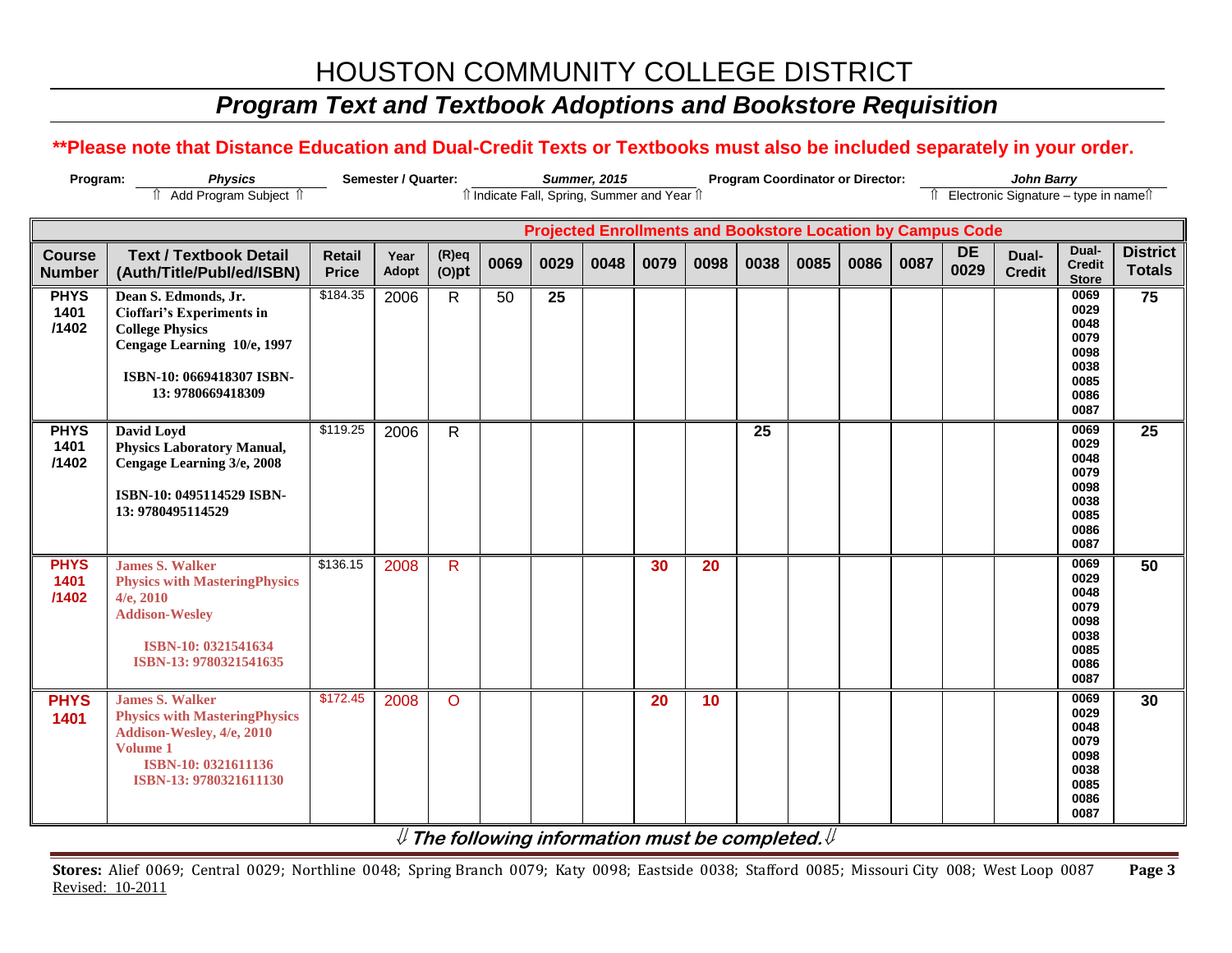## *Program Text and Textbook Adoptions and Bookstore Requisition*

### **\*\*Please note that Distance Education and Dual-Credit Texts or Textbooks must also be included separately in your order.**

| Program:                       | <b>Physics</b>                                                                                                                                                                             |                               | Semester / Quarter:  |                      | <b>Summer, 2015</b><br><b>Program Coordinator or Director:</b> |      |      |      |      |      |                                                                    |      |      |                   | <b>John Barry</b><br>Îl Electronic Signature - type in nameîl |                                                                      |                                  |  |  |
|--------------------------------|--------------------------------------------------------------------------------------------------------------------------------------------------------------------------------------------|-------------------------------|----------------------|----------------------|----------------------------------------------------------------|------|------|------|------|------|--------------------------------------------------------------------|------|------|-------------------|---------------------------------------------------------------|----------------------------------------------------------------------|----------------------------------|--|--|
|                                | fî Add Program Subject fî                                                                                                                                                                  |                               |                      |                      | îl Indicate Fall, Spring, Summer and Year îl                   |      |      |      |      |      |                                                                    |      |      |                   |                                                               |                                                                      |                                  |  |  |
|                                |                                                                                                                                                                                            |                               |                      |                      |                                                                |      |      |      |      |      | <b>Projected Enrollments and Bookstore Location by Campus Code</b> |      |      |                   |                                                               |                                                                      |                                  |  |  |
| <b>Course</b><br><b>Number</b> | <b>Text / Textbook Detail</b><br>(Auth/Title/Publ/ed/ISBN)                                                                                                                                 | <b>Retail</b><br><b>Price</b> | Year<br><b>Adopt</b> | $(R)$ eq<br>$(O)$ pt | 0069                                                           | 0029 | 0048 | 0079 | 0098 | 0038 | 0085                                                               | 0086 | 0087 | <b>DE</b><br>0029 | Dual-<br><b>Credit</b>                                        | Dual-<br><b>Credit</b><br><b>Store</b>                               | <b>District</b><br><b>Totals</b> |  |  |
| <b>PHYS</b><br>1402            | <b>Raymond A Serway and Chris</b><br>Vuille<br><b>College Physics</b><br><b>Brooks cole/Cengage Learning</b><br>$9/e$ , 2012<br>Print: ISBN-10 0-8400-6850-6,<br>ISBN-13 978-0-8400-6850-7 | \$151.00                      | 2008                 | $\mathsf{R}$         | 20                                                             |      | 15   |      |      |      | 40                                                                 |      | 30   |                   |                                                               | 0069<br>0029<br>0048<br>0079<br>0098<br>0038<br>0085<br>0086<br>0087 | 105                              |  |  |
| <b>PHYS</b><br>1402            | John D. Cutnell, Kenneth W.<br><b>Johnson</b><br><b>Physics</b><br>Wiley and Sons Publishers 8/e,<br>2008<br>Volume 2<br>ISBN 978-0-470-37925-7                                            | \$144.85                      | 2008                 | R                    |                                                                | 50   |      |      |      |      |                                                                    |      |      |                   |                                                               | 0069<br>0029<br>0048<br>0079<br>0098<br>0038<br>0085<br>0086<br>0087 | 50                               |  |  |
| <b>PHYS</b><br>1402            | John D. Cutnell<br><b>Student Solutions Manual to</b><br><b>Accompany Physics</b><br>Wiley & Sons Publishers 8/e,<br>2009<br>ISBN 978-0-470-39529-5                                        | \$68.35                       |                      | $\Omega$             |                                                                | 30   |      |      |      |      |                                                                    |      |      |                   |                                                               | 0069<br>0029<br>0048<br>0079<br>0098<br>0038<br>0085<br>0086<br>0087 | 30                               |  |  |
| <b>PHYS</b><br>1402            | <b>James S. Walker</b><br><b>Physics With Mastering</b><br><b>Physics</b><br>Addison-Wesley, 4/e, 2010<br>Volume 2<br>ISBN-10: 0321611128   ISBN-<br>13: 9780321611123                     | \$172.45                      | 2008                 | R                    |                                                                |      |      | 20   | 20   |      |                                                                    |      |      |                   |                                                               | 0069<br>0029<br>0048<br>0079<br>0098<br>0038<br>0085<br>0086<br>0087 | 40                               |  |  |

**The following information must be completed.**

**Stores:** Alief 0069; Central 0029; Northline 0048; Spring Branch 0079; Katy 0098; Eastside 0038; Stafford 0085; Missouri City 008; West Loop 0087 **Page 4** Revised: 10-2011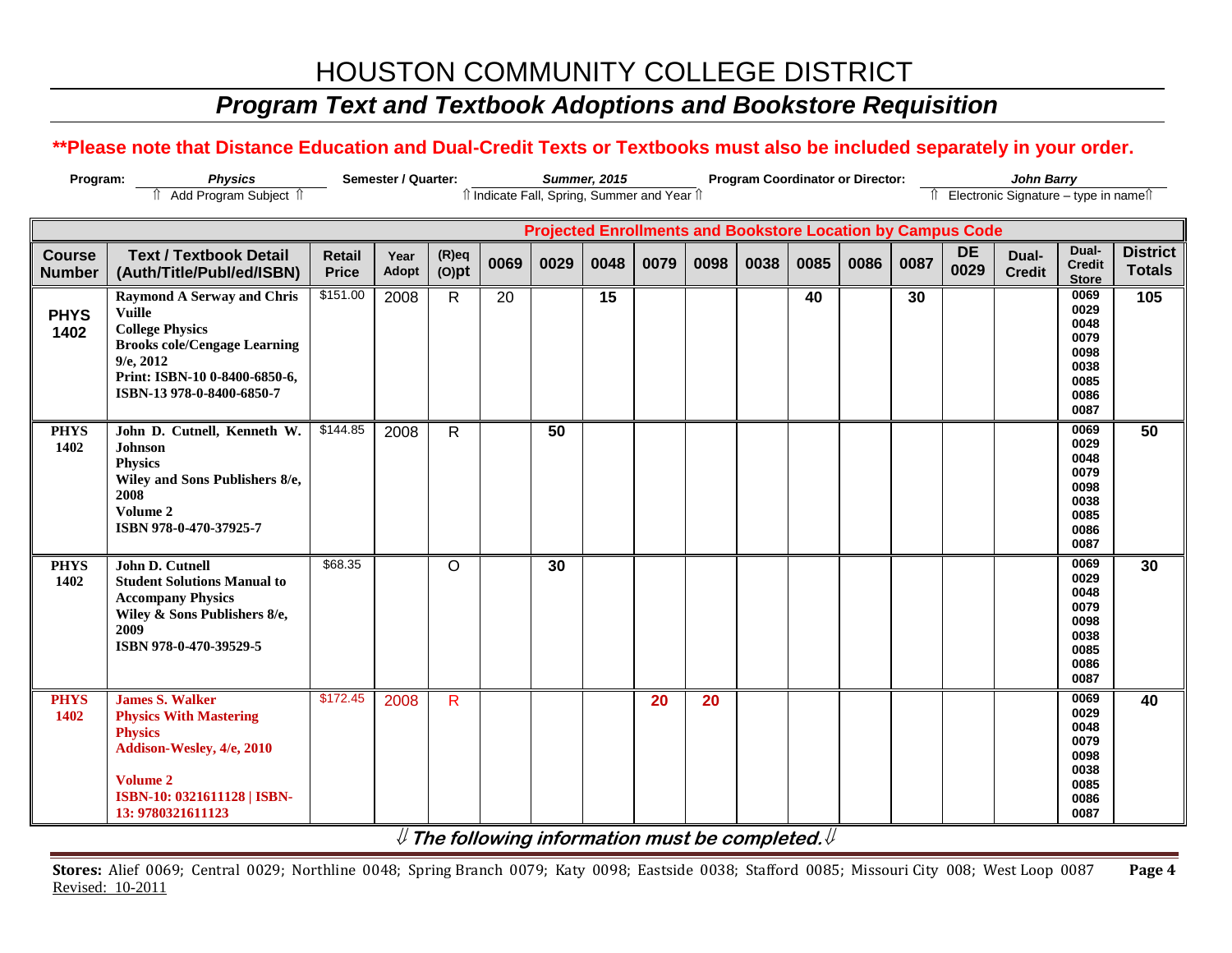## *Program Text and Textbook Adoptions and Bookstore Requisition*

### **\*\*Please note that Distance Education and Dual-Credit Texts or Textbooks must also be included separately in your order.**

| Program:<br><b>Physics</b><br>Semester / Quarter: |                                                                                                                                                                                                       |                               |                      |                      |      |      | <b>Summer, 2015</b> |                                                                    | <b>Program Coordinator or Director:</b> |      |                 |      |      | <b>John Barry</b> |                                        |                                                                      |                                  |  |
|---------------------------------------------------|-------------------------------------------------------------------------------------------------------------------------------------------------------------------------------------------------------|-------------------------------|----------------------|----------------------|------|------|---------------------|--------------------------------------------------------------------|-----------------------------------------|------|-----------------|------|------|-------------------|----------------------------------------|----------------------------------------------------------------------|----------------------------------|--|
|                                                   | Add Program Subject 1                                                                                                                                                                                 |                               |                      |                      |      |      |                     | îl Indicate Fall, Spring, Summer and Year îl                       |                                         |      |                 |      |      |                   | î Electronic Signature – type in nameî |                                                                      |                                  |  |
|                                                   |                                                                                                                                                                                                       |                               |                      |                      |      |      |                     |                                                                    |                                         |      |                 |      |      |                   |                                        |                                                                      |                                  |  |
|                                                   |                                                                                                                                                                                                       |                               |                      |                      |      |      |                     | <b>Projected Enrollments and Bookstore Location by Campus Code</b> |                                         |      |                 |      |      |                   |                                        |                                                                      |                                  |  |
| <b>Course</b><br><b>Number</b>                    | <b>Text / Textbook Detail</b><br>(Auth/Title/Publ/ed/ISBN)                                                                                                                                            | <b>Retail</b><br><b>Price</b> | Year<br><b>Adopt</b> | $(R)$ eq<br>$(O)$ pt | 0069 | 0029 | 0048                | 0079                                                               | 0098                                    | 0038 | 0085            | 0086 | 0087 | <b>DE</b><br>0029 | Dual-<br><b>Credit</b>                 | Dual-<br><b>Credit</b><br><b>Store</b>                               | <b>District</b><br><b>Totals</b> |  |
| <b>PHYS</b><br>1305                               | <b>Larry Kirkpatrick</b><br><b>Gregory S. Francis</b><br>Physics, A World View, 6th<br><b>Edition</b><br>Thompson: Brooks/Cole, 2007<br>ISBN: 13: 9780495010883                                       | \$218.65                      | 2008                 | $\mathsf{R}$         |      |      |                     |                                                                    |                                         |      | 20              | 20   |      |                   | 50                                     | 0069<br>0029<br>0048<br>0079<br>0098<br>0038<br>0085<br>0086<br>0087 |                                  |  |
| <b>PHYS</b><br>2125<br>/2126                      | David Loyd<br><b>Physics Laboratory Manual,</b><br>Cengage Learning 3/e, 2008<br>ISBN-10: 0495114529 ISBN-<br>13: 9780495114529                                                                       | \$159.00                      | 2008                 | $\mathsf{R}$         |      |      |                     |                                                                    |                                         | 20   |                 |      |      |                   |                                        | 0069<br>0029<br>0048<br>0079<br>0098<br>0038<br>0085<br>0086<br>0087 | 20                               |  |
| <b>PHYS</b><br>2325/2326                          | Raymond A. Serway<br>John W. Jewett<br><b>Physics For Scientists &amp;</b><br><b>Engineers</b><br>Cengage learning 8/e, 2011<br>ISBN-10: 0495827819 ISBN-<br>13: 9780495827818                        | \$274.65                      | 2008                 | $\mathbf{o}$         |      | 30   |                     |                                                                    |                                         |      | $\overline{20}$ |      | 20   |                   |                                        | 0069<br>0029<br>0048<br>0079<br>0098<br>0038<br>0085<br>0086<br>0087 | 70                               |  |
| <b>PHYS</b><br>2325                               | Raymond A. Serway , John W.<br><b>Jewett</b><br><b>Physics For Scientists &amp;</b><br><b>Engineers</b><br>Cengage learning 8/e, 2011<br>Volume 1<br>ISBN-10: 143904838X   ISBN-<br>13: 9781439048382 | \$191.00                      | 2008                 | $\mathsf{R}$         |      | 75   |                     |                                                                    |                                         |      | 60              |      | 60   |                   |                                        | 0069<br>0029<br>0048<br>0079<br>0098<br>0038<br>0085<br>0086<br>0087 | 195                              |  |

**The following information must be completed.**

**Stores:** Alief 0069; Central 0029; Northline 0048; Spring Branch 0079; Katy 0098; Eastside 0038; Stafford 0085; Missouri City 008; West Loop 0087 **Page 5** Revised: 10-2011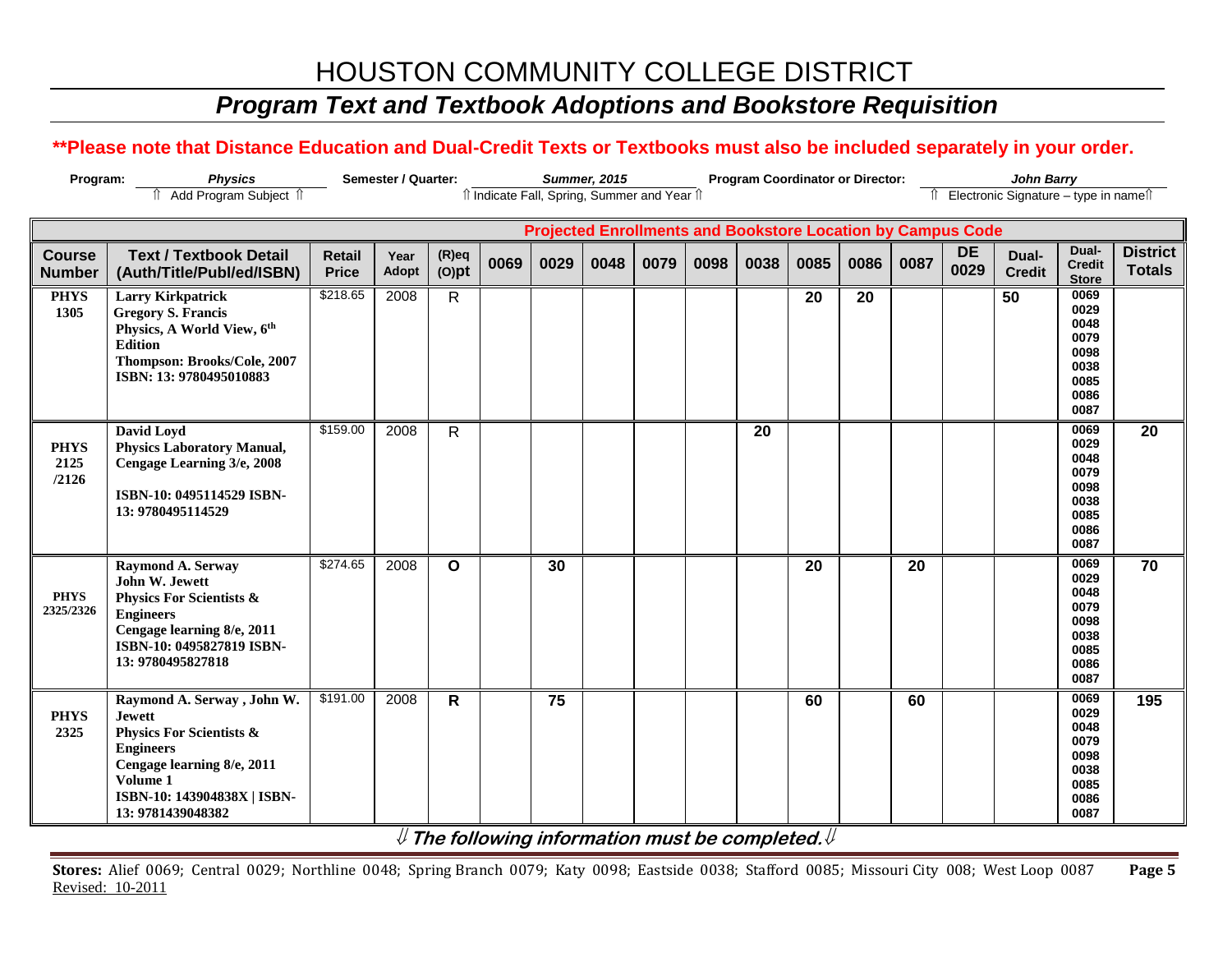# *Program Text and Textbook Adoptions and Bookstore Requisition*

### **\*\*Please note that Distance Education and Dual-Credit Texts or Textbooks must also be included separately in your order.**

| <b>Physics</b><br>Semester / Quarter:<br>Program: |                                                                                                                                                                                                       |                               |                      | <b>Summer, 2015</b>  |      |      |      | <b>Program Coordinator or Director:</b><br><b>John Barry</b>       |      |      |      |      |      |                   |                                        |                                                                      |                                  |
|---------------------------------------------------|-------------------------------------------------------------------------------------------------------------------------------------------------------------------------------------------------------|-------------------------------|----------------------|----------------------|------|------|------|--------------------------------------------------------------------|------|------|------|------|------|-------------------|----------------------------------------|----------------------------------------------------------------------|----------------------------------|
|                                                   | Add Program Subject 1                                                                                                                                                                                 |                               |                      |                      |      |      |      | îl Indicate Fall, Spring, Summer and Year îl                       |      |      |      |      |      |                   | î Electronic Signature – type in nameî |                                                                      |                                  |
|                                                   |                                                                                                                                                                                                       |                               |                      |                      |      |      |      | <b>Projected Enrollments and Bookstore Location by Campus Code</b> |      |      |      |      |      |                   |                                        |                                                                      |                                  |
| <b>Course</b><br><b>Number</b>                    | <b>Text / Textbook Detail</b><br>(Auth/Title/Publ/ed/ISBN)                                                                                                                                            | <b>Retail</b><br><b>Price</b> | Year<br><b>Adopt</b> | $(R)$ eq<br>$(O)$ pt | 0069 | 0029 | 0048 | 0079                                                               | 0098 | 0038 | 0085 | 0086 | 0087 | <b>DE</b><br>0029 | Dual-<br><b>Credit</b>                 | Dual-<br><b>Credit</b><br><b>Store</b>                               | <b>District</b><br><b>Totals</b> |
| <b>PHYS</b><br>2325                               | Halliday, Resnick & Walker,<br><b>Fundamentals of Physics</b><br><b>Binder Ready w/Binder and</b><br><b>Wiley Plus</b><br>Wiley & Sons, 9/e, 2011<br>ISBN 9781118732090                               | \$148                         | 2008                 | $\mathsf{R}$         |      |      | 30   | 20                                                                 |      |      |      |      |      |                   |                                        | 0069<br>0029<br>0048<br>0079<br>0098<br>0038<br>0085<br>0086<br>0087 | 50                               |
| <b>PHYS</b><br>2326                               | Raymond A. Serway , John W.<br><b>Jewett</b><br><b>Physics For Scientists &amp;</b><br><b>Engineers</b><br>Cengage learning 8/e, 2011<br>Volume 2<br>ISBN-10: 1439048398   ISBN-<br>13: 9781439048399 | \$186.55                      | 2008                 | $\mathsf{R}$         | 30   |      |      |                                                                    |      | 30   |      | 20   |      |                   |                                        | 0069<br>0029<br>0048<br>0079<br>0098<br>0038<br>0085<br>0086<br>0087 | 80                               |
| <b>PHYS</b><br>2326                               | Halliday, Resnick & Walker,<br><b>Fundamentals of Physics</b><br><b>Binder Ready w/Binder and</b><br><b>Wiley Plus</b><br>Wiley & Sons, 9/e, 2011<br>ISBN 9781118732090                               | \$148                         | 2007                 | $\mathbf R$          |      |      | 30   | 20                                                                 |      |      |      |      |      |                   |                                        | 0069<br>0029<br>0048<br>0079<br>0098<br>0038<br>0085<br>0086<br>0087 | 50                               |
|                                                   |                                                                                                                                                                                                       |                               |                      |                      |      |      |      |                                                                    |      |      |      |      |      |                   |                                        | 0069<br>0029<br>0048<br>0079<br>0098<br>0038<br>0085<br>0086<br>0087 |                                  |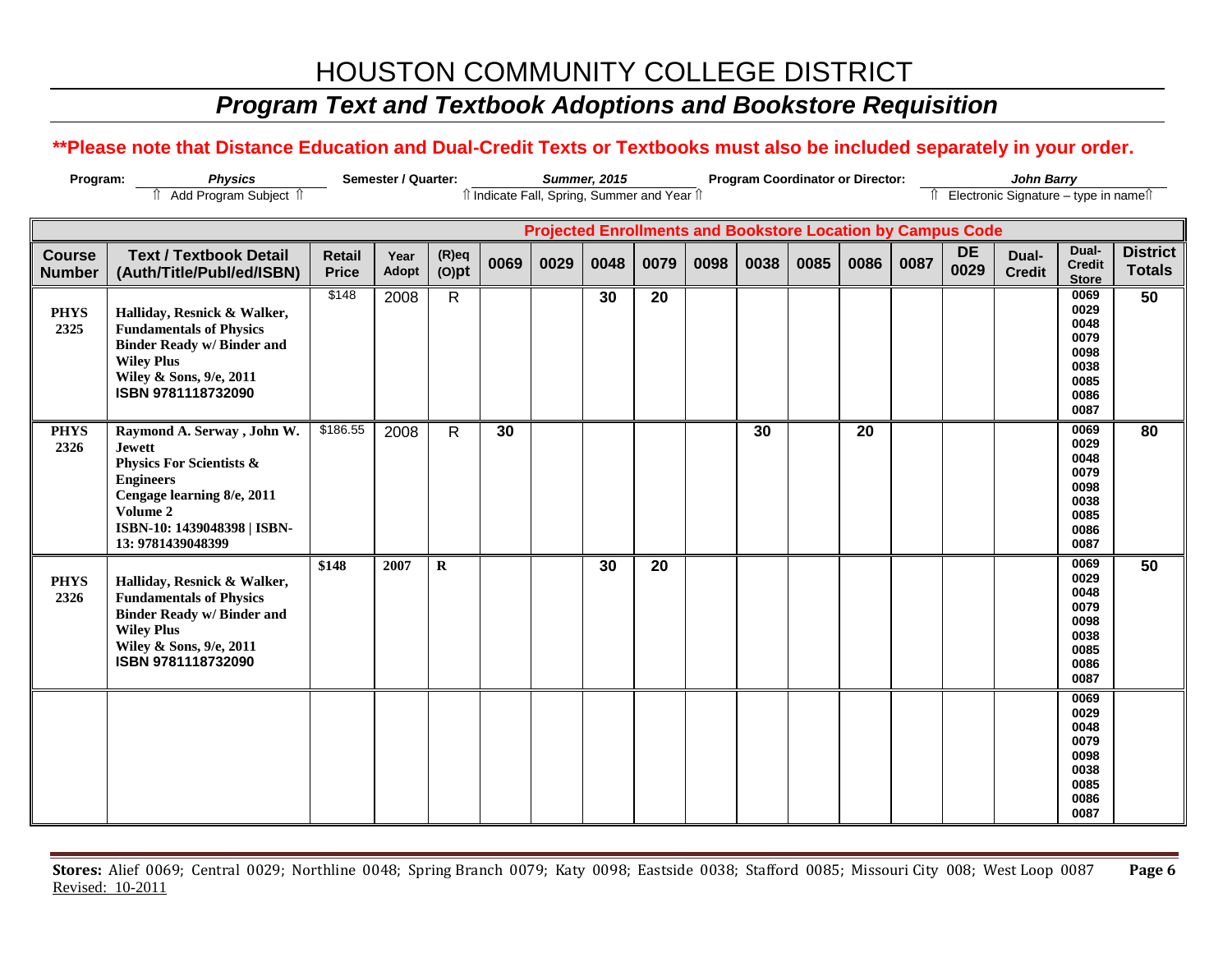## *Program Text and Textbook Adoptions and Bookstore Requisition*

#### **\*\*Please note that Distance Education and Dual-Credit Texts or Textbooks must also be included separately in your order.**   $\mathcal Y$  The following information must be completed.  $\mathcal Y$

| Program:<br>Semester / Quarter:<br>Physics<br>Add Program Subject 1 |                                                                                               |                               |               |                      |      | Summer, 2015 | îl Indicate Fall, Spring, Summer and Year îl |                                                                    |      | <b>Program Coordinator or Director:</b> |      |      | John Barry<br>Electronic Signature - type in namest |                   |                        |                                                                      |                                  |
|---------------------------------------------------------------------|-----------------------------------------------------------------------------------------------|-------------------------------|---------------|----------------------|------|--------------|----------------------------------------------|--------------------------------------------------------------------|------|-----------------------------------------|------|------|-----------------------------------------------------|-------------------|------------------------|----------------------------------------------------------------------|----------------------------------|
|                                                                     |                                                                                               |                               |               |                      |      |              |                                              | <b>Projected Enrollments and Bookstore Location by Campus Code</b> |      |                                         |      |      |                                                     |                   |                        |                                                                      |                                  |
| <b>Course</b><br><b>Number</b>                                      | <b>Text / Textbook Detail</b><br>(Auth/Title/Publ/ed/ISBN)                                    | <b>Retail</b><br><b>Price</b> | Year<br>Adopt | $(R)$ eq<br>$(O)$ pt | 0069 | 0029         | 0048                                         | 0079                                                               | 0098 | 0038                                    | 0085 | 0086 | 0087<br><b>SE</b>                                   | <b>DE</b><br>0029 | Dual-<br><b>Credit</b> | Dual-<br><b>Credit</b><br><b>Store</b>                               | <b>District</b><br><b>Totals</b> |
| <b>PHYS</b><br>1401/<br>1402                                        | PHYSICS 9th<br>(Cutnell&Johnson/Wiley/<br>ISBN-978-0-470-87952-8)<br>(Hard cover)             |                               |               |                      |      |              |                                              |                                                                    |      |                                         |      |      | 40                                                  |                   |                        | 0069<br>0029<br>0048<br>0079<br>0098<br>0038<br>0085<br>0086<br>0087 |                                  |
| <b>PHYS</b><br>1401                                                 | PHYSICS 9th vol.1<br>(Cutnell & Johnson/Wiley/<br>ISBN -978-0-470-87953-<br>5)<br>(paperback) |                               |               |                      |      |              |                                              |                                                                    |      |                                         |      |      | 50                                                  |                   |                        | 0069<br>0029<br>0048<br>0079<br>0098<br>0038<br>0085<br>0086<br>0087 |                                  |
| <b>PHYS</b><br>1402                                                 | PHYSICS 9th vol.2<br>(Cutnell & Johnson/Wiley/<br>ISBN -978-0-470-87954-<br>2)<br>(paperback) |                               |               |                      |      |              |                                              |                                                                    |      |                                         |      |      | 50                                                  |                   |                        | 0069<br>0029<br>0048<br>0079<br>0098<br>0038<br>0085<br>0086<br>0087 |                                  |
| Lab<br>manual                                                       | <b>Physics Lab Manual</b><br>(David H. Loyd<br>/Brooks/Cole/<br>Thomson Learning)             |                               |               |                      |      |              |                                              |                                                                    |      |                                         |      |      | 30                                                  |                   |                        | 0069<br>0029<br>0048<br>0079<br>0098<br>0038<br>0085<br>0086<br>0087 |                                  |

**Stores:** Alief 0069; Central 0029; Northline 0048; Spring Branch 0079; Katy 0098; Eastside 0038; Stafford 0085; Missouri City 008; West Loop 0087 **Page 7** Revised: 10-2011